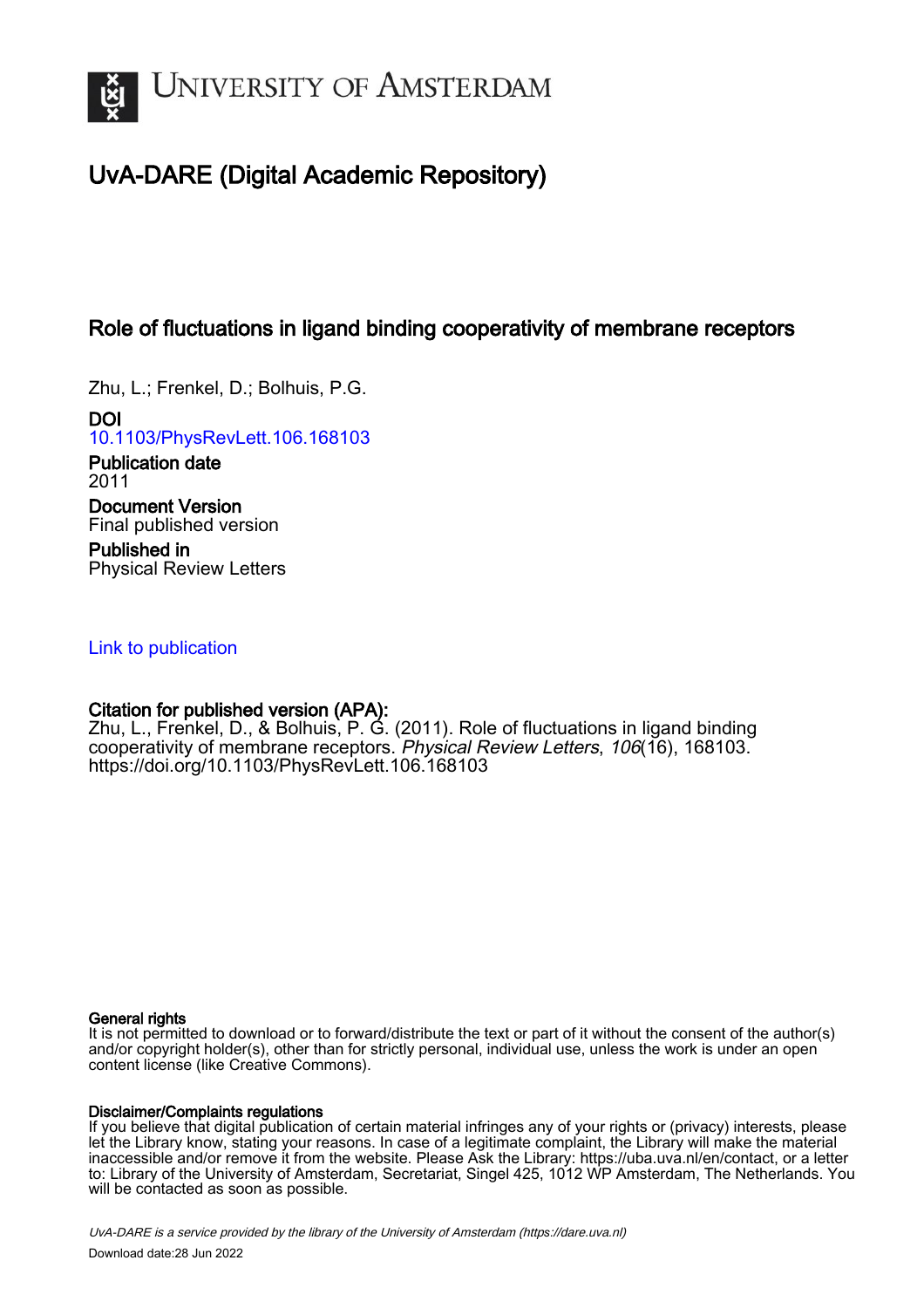### Role of Fluctuations in Ligand Binding Cooperativity of Membrane Receptors

Lizhe Zhu, $<sup>1</sup>$  Daan Frenkel, $<sup>2</sup>$  and Peter G. Bolhuis<sup>1</sup></sup></sup>

<sup>1</sup>Van 't Hoff Institute for Molecular Sciences, University of Amsterdam, PO Box 94157, 1090 GD Amsterdam, The Netherlands<br><sup>2</sup> Department of Chamistry University of Cambridge, Lansfield Road, CB2, LEW Cambridge, United Kin

 $P^2$ Department of Chemistry, University of Cambridge, Lensfield Road, CB2 1EW, Cambridge, United Kingdom

(Received 20 August 2010; published 21 April 2011)

Signal transduction upon binding of a ligand to a membrane protein can occur not only via allosteric conformational changes but also through fluctuations. We report a numerical study on the influence of conformational fluctuations on the cooperativity of a binding reaction in a simple model of an integral membrane receptor consisting of transmembrane helices. We find that small fluctuations lateral as well as perpendicular to the membrane can increase the cooperativity, with the former more dominant. Moreover, too much fluctuation induces negative cooperativity. Proteins with fewer than four helices do not show positive cooperativity under any circumstances. This behavior is rather robust, and independent of the receptor topology or ligand size. Fluctuations measured in all-atom molecular dynamics simulations of a G-protein coupled receptor fall within the predicted region of maximum cooperativity.

DOI: [10.1103/PhysRevLett.106.168103](http://dx.doi.org/10.1103/PhysRevLett.106.168103) PACS numbers: 87.16.Xa, 87.14.ep, 87.15.ak, 87.15.Ya

The functioning of transmembrane signaling proteins such as those belonging to the G-protein-coupled receptors (GPCRs) is typically explained by an allosteric conformational change upon binding of a signaling molecule (e.g., a hormone), which conveys environmental information to the inside of the cell, setting off signaling cascades further downstream that ultimately lead to a cellular response [[1\]](#page-4-0). Usually the allosteric conformational change is envisioned as a switch between two (meta)stable structures of the receptor protein. However, while recently detailed structures of several GPCRs have become available [\[2](#page-4-1)], the molecular allosteric mechanism of GPCRs still remains elusive. As proteins are flexible molecules, the allosteric signaling process might also depend on a change in conformational fluctuations [[3\]](#page-4-2). Such a possibility has been explored for DNA binding proteins [\[4](#page-4-3)–[6\]](#page-4-4). In addition to experimental evidence that supports a more dynamical mechanism of GPCRs [\[7\]](#page-4-5), molecular dynamics (MD) simulations have ruled out previously proposed static mechanisms that consider only conformational changes [\[8](#page-4-6)].

Any model of the working mechanism of GPCRs will contain both a specific and a generic part. The specific part depends on the details of the molecular interactions between protein and substrate, the generic part focuses on common features of all GPCRs, for instance, that they have 7 transmembrane helices (TMs). The present Letter focuses on such generic questions. Indeed, the fact that protein receptors are almost always built from several TMs connected by flexible linkers suggests that fluctuations might be important for this generic part. The flexibility of the receptor protein would then result in fluctuations in the position of these TMs with respect to membrane and to each other. The presence or absence of signal molecules may have a pronounced effect on the amplitude of these fluctuations. The hypothesis of this

work is thus that a GPCR protein's TM helices exhibit relative motion, and that it is this flexibility, rather than a conformational change, that causes signal transduction. We explore the consequences of this hypothesis by focusing on the cooperativity of the binding of the extracellular signal molecule and the intracellular guanosine diphosphate liganded G protein. Note that we focus on fluctuations within a single membrane receptor, not on those due to relative motions of rigid proteins in a multireceptor complex. As we are interested in generic, rather than specific, aspects of GPCR-mediated signal transduction, we consider a highly simplified model, that only takes into account ligand binding and receptor flexibility but leaves out all detail on the atomistic scale. Such simple models, while disregarding atomistic details, can still provide essential physical insights in the underlying phenomena. Moreover, these models allow tuning the different types of fluctuations explicitly and separately, which is not straightforward to implement with MD simulations. Here, we consider two types of fluctuations: (1) the lateral flexibility of TMs within the membrane; (2) the flexibility of TMs normal to the membrane.

The model consists of  $N_L = 2$  ligands, one extra and one intracellular, that can both bind to an integral receptor. The membrane is modeled as a surface of thickness  $h_M$  impenetrable to ligands, positioned in the  $x$ ,  $y$  plane, at the center  $(z = 0)$  of a cubic box with box length L. The ligands are hard spheres of radius  $r<sub>L</sub>$ , and thus are excluded from a region  $|z| \le r_L + h_M/2$ . To restrict the ligands to their respective volume, the simulation box is periodic only in the  $x$ ,  $y$  direction. The receptor is a chain of TMs represented as  $N_R$  rigid rods connected by springs that represent the linker sequences between the TMs and other TM-TM interactions. Each rigid rod consists of  $n<sub>R</sub> = 8$ adjacent hard spheres of radius  $r_R = \sigma$ , and thus has a length  $h_R = 2n_R\sigma$ . The TMs are kept perpendicular to the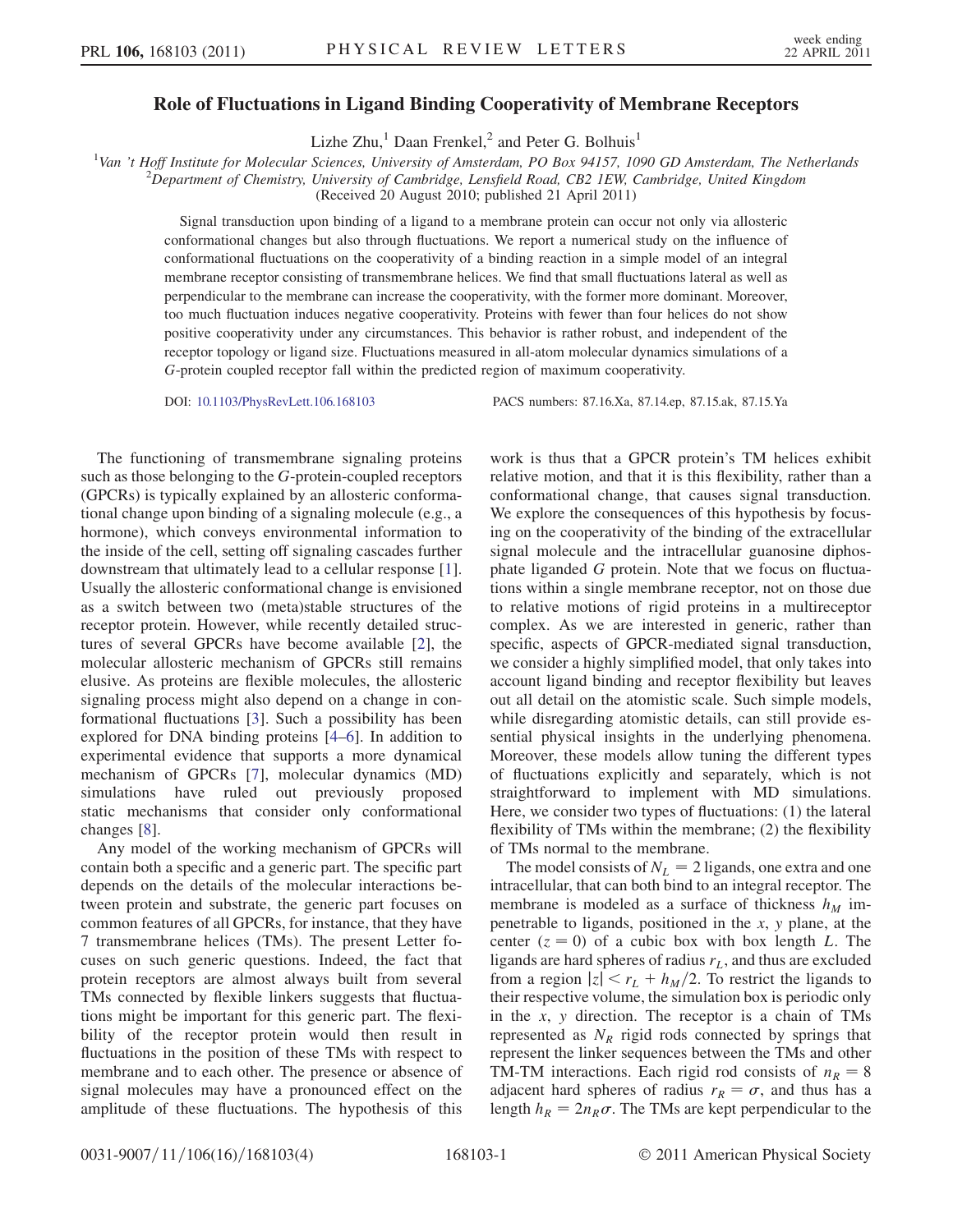membrane but are allowed to diffuse laterally and fluctuate perpendicularly. (In principle, rotational freedom could also be allowed, but here we keep the model as simple as possible.) Both symmetric and asymmetric geometry of intracellular or extracellular domains are considered by setting the size of ligands  $r_L^{\text{in}} = r_L^{\text{ex}}$  and  $r_L^{\text{in}} = 2r_L^{\text{ex}}$ , respectively. The geometrical parameters of the model are chosen tively. The geometrical parameters of the model are chosen approximately proportional to their typical values in nature. Setting the unit of length  $\sigma = 2.5$  Å, the TM radius  $r_R = 2.5$  Å corresponds roughly to the radius of a real  $\alpha$  helix. A small ligand such as a hormone is modeled by  $r_L = 1.1 \sigma = 2.75$  Å. The membrane thickness  $h_M = 12 \sigma$ and the TM length  $h_R = 16\sigma$  correspond to approximately 30 and 40 Å, respectively. In the asymmetric case, the intracellular ligand is chosen to mimic the topology of a larger ligand (e.g., part of a G protein). The Hamiltonian for the above model reads  $H(r^N) = \sum_{i=1}^{n_R \times N_R} U_{\text{HS}}(r_{ij}) + \sum_{i=1}^{N_R} V_{\text{HS}}(r_{ij})$  $\sum_{j}^{N_L} \sum_{i}^{N_R} U_{RL}(r_{ij}) + \sum_{i}^{N_R-1} \frac{1}{2} k_{RR}(r_{i,i+1}^{xy} - r_{RR}^0)^2$  +  $\sum_{i=1}^{N_R} \frac{1}{2} k_{RM} z_i^2$ , where  $U_{HS}$  represents the hard-core interaction among all receptor particles, with  $r_{tot}$  denoting the tion among all receptor particles, with  $r_{ij}$  denoting the distance between particles *i* and *j*,  $U_{RL}$  is the binding attraction between a ligand and the terminal sphere of a TM, modeled by a square well potential with width  $\Delta = 0.1\sigma$  and denth  $\epsilon$ . In the third term  $r^{xy}$  denotes the  $0.1\sigma$  and depth  $\epsilon$ . In the third term,  $r_{i,i+1}^{xy}$  denotes the lateral distance between  $TM_i$  and  $TM_{i+1}$ . The harmonic spring with force constant  $k_{RR}$  and equilibrium lateral distance  $r_{RR}^0 = 2\sigma$  represents the fact that neighboring<br>TMs are linked through extracellular and cytoplasmic TMs are linked through extracellular and cytoplasmic loops, and nonbonded interactions, and constrained by membrane lipids. For simplicity all ligand-TM pair interactions are assumed identical. The last term restrains the normal movement  $z_i$  of the TMs with respect to membrane via a harmonic potential with spring constant  $k_{RM}$ . The ligand binding behavior is governed by the maximum total binding energy,  $\beta U_{\text{tot}} = 12$ , where  $\beta = 1/k_B T$  is the reciprocal temperature, with  $k_B$  Boltzmann's constant, yielding a TM-ligand binding energy  $\beta \epsilon = \frac{\beta U_{\text{tot}}}{2N_R} = \frac{6}{N_R}$ . This ensures a reasonable value of binding energy of  $6k_BT$  per ligand, large enough for sufficient binding and not too large to prevent release of the ligand. The box size is set to  $L = 35\sigma$  to accommodate the most extended configurations. Figure [1](#page-2-0) shows an example of a configuration of the model. While the GPCRs are integral signal proteins with  $N$  and  $C$  termini, in the membrane they resemble a compact ring structure due to the constraints of membrane lipids [[7\]](#page-4-5). We mimic this ring structure by adding an extra link between the receptor's first and last TMs. To investigate the influence of this topological constraint, both ring and string topology are studied.

Monte Carlo simulations [\[9\]](#page-4-7) of the model were performed with the following settings. The number of TMs of the receptor varied from  $N_R = 1-8$ , for symmetric and asymmetric ligands, and for ring versus string receptor topology, giving in total  $2 \times 2 \times 8 = 32$  different systems.

<span id="page-2-0"></span>

FIG. 1 (color online). Left: Communication between extracellular signal (top sphere) and G protein (bottom sphere) is mediated only by one integral receptor composed of a number of transmembrane helices. Right: (part of ) a snapshot from the all-atom MD simulation of a  $\beta 2AR$  receptor embedded in a POPE bilayer. The protein backbone is rendered in cartoon style and the membrane as lines. The solvent is not shown.

For each of these systems we considered 5 values for the lateral fluctuation parameter  $k_{RR}\sigma^2 = [4, 40, 400,$ 4000,  $\infty$ ] $k_B T$ , and 15 values for the perpendicular fluctuation parameter  $k_{RM}\sigma^2$  ranging from 0.04 $k_BT$  to  $\infty$ . The total number of different system settings is thus  $32 \times 5 \times$  $15 = 2400$ . For each of these settings we performed parallel tempering [[10\]](#page-4-8) runs consisting of 13 replicas, with  $1 < \beta < 6$ . A single replica ran  $\sim 10^8$  cycles. Each cycle consisted on average of a trial move for every particle. A replica swap was attempted every 250 cycles. The acceptance ratio of the particle move and replica swap was  $\sim 0.2$ and  $\sim 0.8$ , respectively.

Essentially, the current system can be regarded as a four state chemical reaction  $s_0 \leftrightarrow s_{1_{in}}$ ,  $s_{1_{ex}} \leftrightarrow s_2$ , where the labels 0, 1, 2 denote the number of ligands bound to the receptor, ex and in denote extra and intracellular ligand, respectively. Cooperativity in binding is defined as the difference between the sum of the standard free energy differences of the substeps (binding to one ligand only) and the standard free energy difference between reactions and products [[11](#page-4-9),[12](#page-4-10)] (also known as the allosteric free energy  $\Delta\Delta G$  [[3](#page-4-2),[4](#page-4-3)[,6\]](#page-4-4))  $c = \Delta G_{01_{in}}^0 + \Delta G_{01_{ex}}^0 - \Delta G_{02}^0$  with  $\Delta G_{ij}^0 =$ <br> $G^0 - G^0$ . The standard is set by the volume (or pressure) of  $G_j^0 - G_i^0$ . The standard is set by the volume (or pressure) of the simulation box. Using the relation between the free energy and the equilibrium constant  $\beta \Delta G^0 = -\ln K$  it immediately follows that  $c = -k_B T \ln(\frac{K_{01_{in}} K_{01_{ex}}}{K_{02}}) =$  $k_B T \ln(\frac{p_0 p_2}{p_{1_{in}} p_{1_{ex}}})$ , where  $K_{ij} = p_j / p_i$  is the equilibrium constant of subreaction  $s_i \leftrightarrow s_j$ , and  $p_i$  denotes the population of  $s_i$ .  $c > 0$  and  $c < 0$  indicate positive and negative cooperativity, respectively. The populations  $p_0$ ,  $p_{1<sub>ex</sub>}, p_{1<sub>in</sub>}, p_2$ can be extracted directly from the MC simulations. Since the ligand-TM attraction is modeled by a square well, we can simplify the analysis by combining the number of ligand-TM bonds  $n$  for each ligand into a "binding pattern" of 2 numbers  $n_{ex}$ ,  $n_{in} \in [0...N_R]$ . The probability to find a certain pattern can then be summarized in a  $(N_R + 1) \times (N_R + 1)$  matrix Z. Here entry  $Z_{i,j}$  for index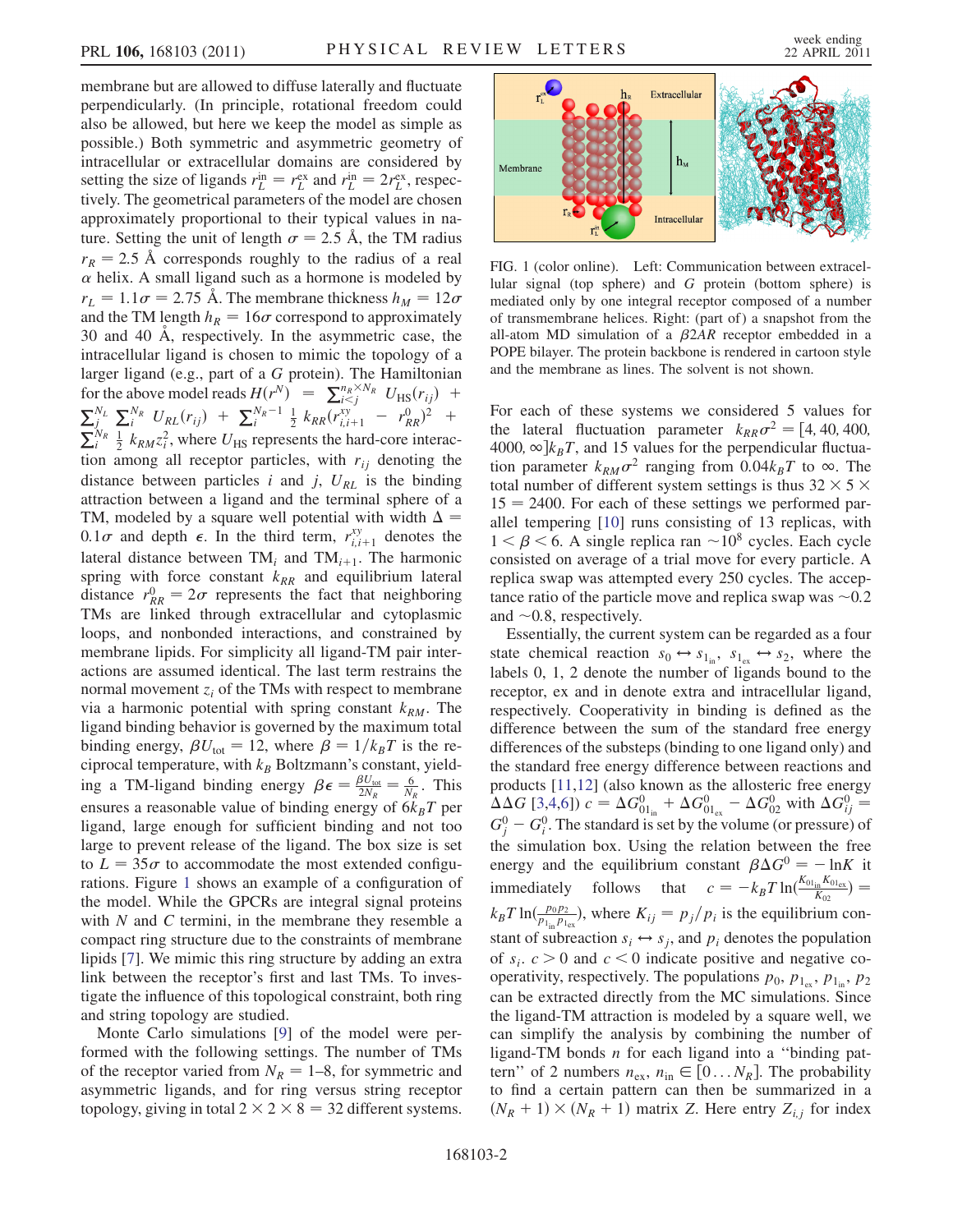$i, j$  denotes the probability that the extracellular ligand has  $i$  bonds with TMs established, while the intracellular has  $j$ bonds. As for  $N_R \geq 5$ , the peak in the Z at high  $\beta$  is not always at  $(N_R, N_R)$ , but around a certain  $(n, n)$  with  $n > \frac{N_R}{2}$ ,<br>we define  $n = \sum_{r=1}^{\infty} (N_R - N_R)$ we define  $p_2 = \sum_{n \le i, j \le N_R} Z_{i,j}; p_{1_{ex}} = \sum_{0 \le i < n} \frac{n \le j \le N_R}{n}$ we define  $p_2 = \sum_{n \le i,j \le N_R} Z_{i,j}; p_{1_{ex}} = \sum_{0 \le i \le n}^{n \le j \le N_R} Z_{i,j}, p_{1_{in}} = \sum_{n \le i \le N_R}^{0 \le j \le n} Z_{i,j}$  $p_2 = \sum_{n \le i,j \le N_R} Z_{i,j}; p_{1_{ex}} = \sum_{0 \le i \le n}^{n \le j \le N_R} Z_{i,j}, p_{1_{in}} = \sum_{n \le i \le N_R}^{0 \le j \le n} Z_{i,j}$  $p_2 = \sum_{n \le i,j \le N_R} Z_{i,j}; p_{1_{ex}} = \sum_{0 \le i \le n}^{n \le j \le N_R} Z_{i,j}, p_{1_{in}} = \sum_{n \le i \le N_R}^{0 \le j \le n} Z_{i,j}$ , and  $p_0 = \sum_{0 \le i,j \le n} Z_{i,j}$ . Figure 2 exemplifies such resulting populations and corresponding free energy for a specific parameter setting.

The cooperativity  $c(\beta)$ , while a function of  $\beta$ , is relatively constant over the range of  $\beta$ , but much more dependent on the fluctuation parameters. Averaging the cooperativity over inverse temperature  $\langle c \rangle_{\beta}$  allows compressing the simulation results into two-dimensional cooperativity landscapes as a function of the number of TMs  $N_R$ and the perpendicular fluctuation harmonic constant  $k_{RM}$ . In Fig. [3](#page-4-11) we plot these landscapes for both symmetric and asymmetric ligands and three types of lateral fluctuations. For all cases,  $\langle c \rangle_\beta$  is small if  $N_R < 4$ , suggesting that a low TM number does not lead to strong positive cooperative binding of the two ligands. In the case without lateral fluctuation (left column)  $\langle c \rangle_{\beta}$  is positive for  $N_R \geq 4$  and  $0.4k_BT < k_{RM}\sigma^2 < 40k_BT$ . These  $k_{RM}$  values correspond on average to moderate perpendicular fluctuations  $0.1 \sim$  $1\sigma$  (0.25–2.5 Å). For higher values of  $k_{RM}\sigma^2 \gg 40k_BT$ , no positive cooperativity is observed. Note that for  $N_R \ge 7$ the equilibrium ring is too large for a small ligand to bind to a sufficient number leading to  $p_2 = p_{1_{ex}} = 0$  and an undefined c. Allowing lateral fluctuation (middle column) shifts and increases the maximum of  $\langle c \rangle_{\beta}$  to values of  $k_{RM}\sigma^2 > 40k_BT$ , but does not alter the position of the maximum in terms of  $N_R$ . The effect of lateral fluctuations is more dominant than that of normal fluctuations; i.e., reducing lateral fluctuation decreases cooperativity, while reducing normal fluctuations increases it. Changing from the ring to the string topology (right column) allows further flexibility in the lateral movement but does not change the qualitative picture. This implies that neighbor TM distance fluctuation is much less dominant than the shape

<span id="page-3-0"></span>

FIG. 2 (color online). Simulation results for specific model settings ( $N_R = 6$ ,  $k_{RM}\sigma^2 = 40k_B T$ ,  $k_{RR}\sigma^2 = 40k_B T$ ) of a ring topology receptor with asymmetric ligands as a function of  $\beta U_{\text{tot}}$ (inverse temperature, or maximum total binding energy): (a) population probabilities  $p_2$ ,  $p_{1_{\text{ex}}}, p_{1_{\text{in}}}, p_0$ ; (b) free energy of binding with respect to  $G_0 \equiv 0$ ; (c) cooperativity  $c(\beta)$  for several spring constants  $k_{RM}$ .

deformation of receptor from the equilibrium ring structure. Introducing asymmetry between ligands (lower row) only slightly reduces  $\langle c \rangle_\beta$  with respect to the symmetric case, but induces a negative  $\langle c \rangle_\beta$  for small  $k_{RM}$ , for all  $N_R$ .

Our results are in agreement with Ref. [[3](#page-4-2)] in which cooperativity is proposed to originate from a shift in vibrational density of states that accompanies the ligand binding. Such a shift is also observed in our model, as a suppression of fluctuation upon binding. We can compare our numerical results for  $N_R = 2$  and no lateral fluctuation with an analytical model along the lines given in Ref. [[6\]](#page-4-4). Approximating the influence of (symmetric) ligand binding by an additional harmonic coupling  $k_c$ , the system is effectively a system of coupled harmonic oscillators. The cooperativity in this model is  $c = \frac{k_B T}{2} \ln \left[ \frac{(1+2\alpha)^2}{1+4\alpha} \right]$  with  $\alpha = k/k$ . cooperativity in this model is  $\epsilon$   $\frac{1}{2}$  in  $\frac{1}{4}$   $\frac{1}{4\alpha}$  if with a  $k_c/k_{RM}$ . Since  $\alpha$  is by definition non-negative, the cooperativity  $c \geq 0$ . Our results indeed show that the cooperativity is  $c \approx 0$  for  $k_{RM} \rightarrow \infty$ , and is increasing for small  $k_{RM}$  < 1, as predicted, but is slightly negative for intermediate values of  $k_{RM}$ . This is caused by  $N_R = 2$  configurations with ligands sideways bound to both receptors, which are partly excluded in the  $s_2$  state. While this result is clearly due to the simplicity of our model, we believe that the overall features of the cooperativity landscapes are robust.

To evaluate the existence and scale of the flexibility of membrane receptors and to justify our model, we performed a 240 ns MD simulation of a  $\beta$ 2AR receptor. We first deleted the T4L residues of  $\beta$ 2AR (PDB entry 2RH1), capped the exposed termini of Leu-210 and Lys-263, mutated it to wild type sequences [\[8](#page-4-6)], and then embedded this clipped  $\beta$ 2AR into a phosphatidyl ethanolamine (POPE) bilayer normal to the xy plane. Using the GROMOS87 force field, simple point charge water and Berger lipid model [\[13\]](#page-4-12), the resulting system consists of 308 lipids,  $73 \text{ Na}^+$ ,  $77$ Cl<sup>-</sup>, and 12 153 water molecules and totally 55 546 atoms<br>in a box  $\approx 0.7 \times 0.7 \times 8.6$  Å (see Fig. 1 for a spanshot of in a box  $\approx$  9.7  $\times$  9.7  $\times$  8.6 Å (see Fig. [1](#page-2-0) for a snapshot of the system). The production run was performed at 298 K with the  $v$ -rescale thermostat and at 1 bar with the Parrinello-Rahman barostat. In this 240 ns trajectory, the standard deviation (SD) of approximated Gaussians for  $x$ ,  $y$ components of the distances between the center of mass (COM) of each linked TM-TM pair are  $\langle x_{MD}^2 \rangle^{1/2} \approx 0.310 \text{ Å}$  ( $\gamma^2$   $\sim$  0.225 Å respectively The SD of z 0.310 Å,  $\langle y_{\text{MD}}^2 \rangle^{1/2} \approx 0.225$  Å, respectively. The SD of z component of COM distance between the TMs and the component of COM distance between the TMs and the whole protein is chosen to quantify the normal fluctuation and reads  $\langle x_{\text{MD}}^2 \rangle^{1/2} \approx 0.203$  Å. These values are then<br>transformed into our model units and compared with corand reads  $(x_{\text{MD}}^2)^{1/2} \approx 0.203$  A. These values are then transformed into our model units and compared with corresponding  $k_{RM}$  and  $k_{RR}$  values (or equivalently the histogram of fluctuations in state  $s_0$ ), since the MD simulation only represents  $s_0$  in our simple model:  $\beta k_{RR}^{\text{MD}} \sigma^2 =$ <br> $\sigma^2 / (\sqrt{x^2} + \sqrt{x^2} - x^2) \approx 40$  and  $\beta k_{RR}^{\text{MD}} \sigma^2 = \sigma^2 / (\sqrt{x^2} - x^2)$  $\sigma^2/(\langle x_{\text{MD}}^2 \rangle + \langle y_{\text{MD}}^2 \rangle) \approx 40$  and  $\beta k_{\text{RM}}^{\text{MD}} \sigma^2 = \sigma^2 / \langle z_{\text{MD}}^2 \rangle \approx 150$  These values fall within the region of ontimal nositive 150. These values fall within the region of optimal positive cooperativity in Fig. [3.](#page-4-11) While the comparison is indirect, as we cannot measure the cooperativity directly in the MD